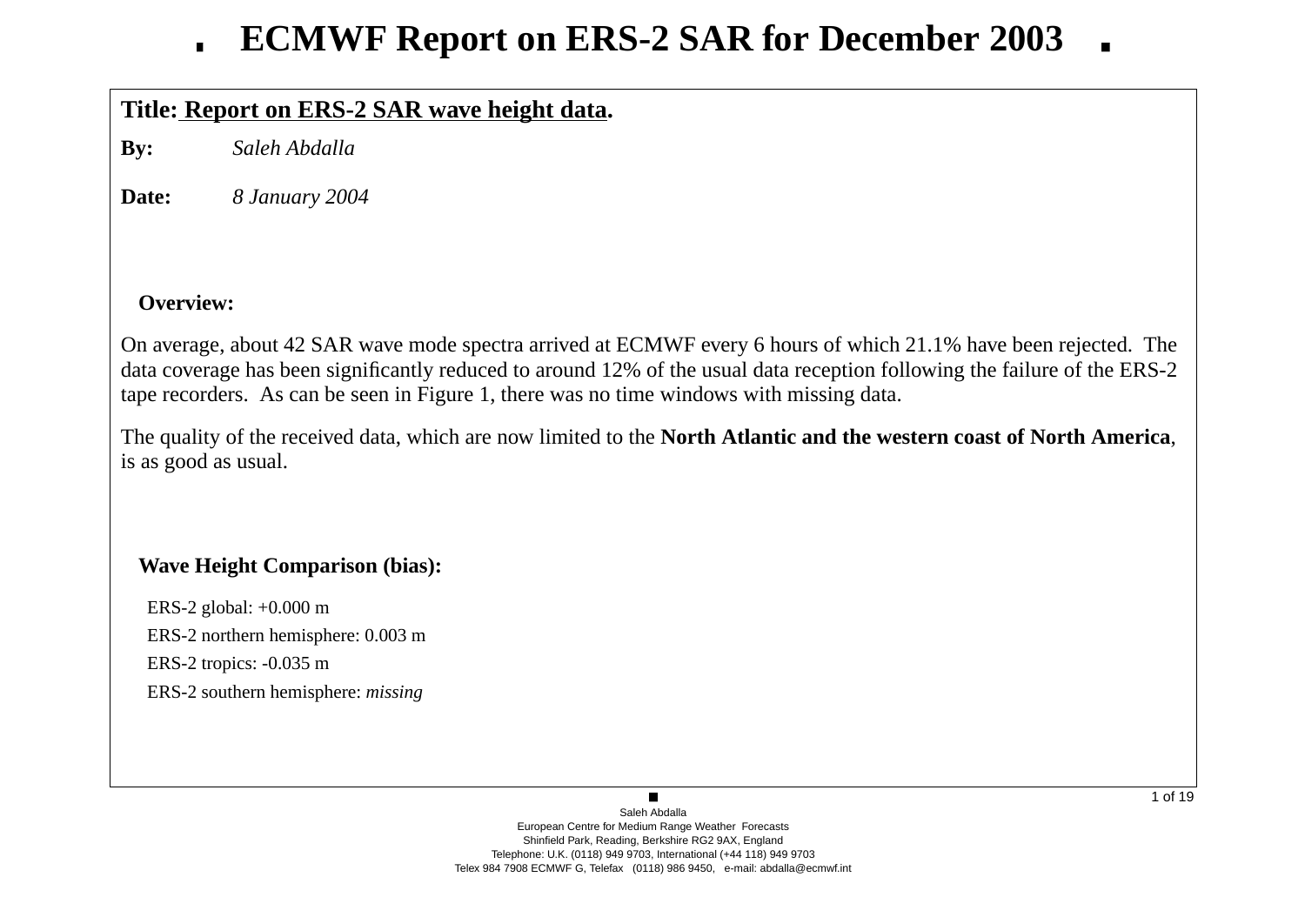## **Remarks:**

- **•** The SAR worked normally this month.
- **•** According to ESA (EOHelp message of 4 July 2003), the recording capabilities of ERS-2 are declared permanently una vailable following the failure of the ERS-2 tape recorder on 22 June 2003. The ERS-2 tape recorders were used to record the ERS-2 Low Rate mission globally for a period of 8 years of continuous acquisition. The global coverage is, therefore, discontinued. The ERS-2 Low Rate mission will be continued within the visibility of ESA ground stations o ver Europe, North Atlantic, the Arctic and western North America. ESA has the intention to extend the co verage of the Real Time Low Rate acquisition o ver the North Atlantic in the near future.
- ERS-2 SAR data and ENVISAT RA-2 Ku-band significant wave heights are assimilated in the ECMWF wave model.

## **Definitions:**

Four new integrated parameters are used to compare the SAR and the model spectra. These parameters are:

1. The mean wave period based on the '-1*th*.' moment (*m*<sub>-1</sub>) defined as:

$$
T_{-1}=m_{-1}/m_0
$$

where  $m_0$  and  $m_{-1}$  are the zeroth and the '-1*th*.' moments of the wave spectrum with the *n-th*. moment, in general, is defined as:

$$
m_n = \int d\theta \int df \cdot f^n \cdot F(f, \theta)
$$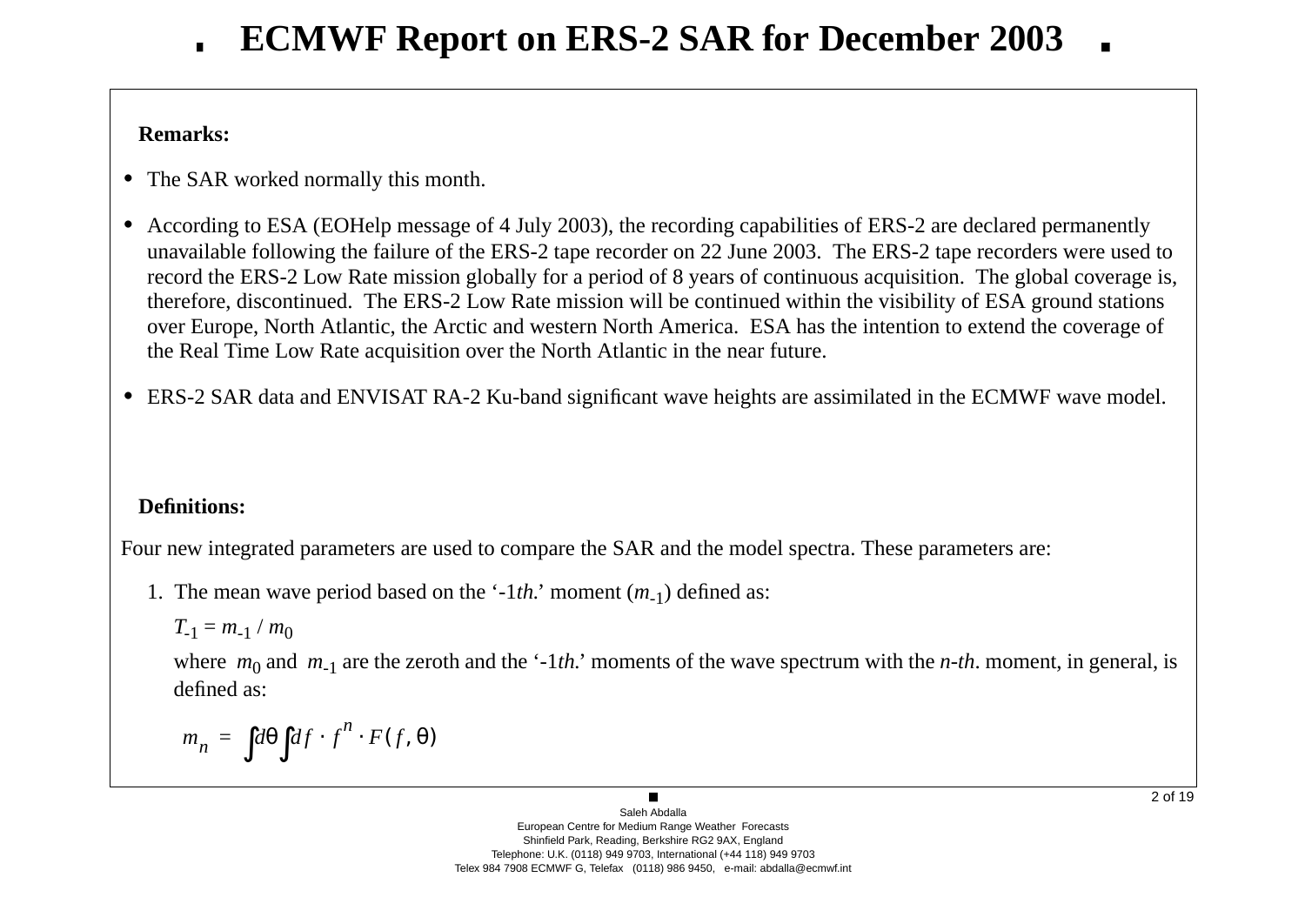*F* is the wave spectrum in frequency, *f*, - direction space. The comparison between ECMWF model and SAR mean wave periods for the whole month is given in Figure 7.

2. The w a ve directional spread defined as:

$$
\sigma = \sqrt{2[1 - r_1(f)]}
$$
  
\n
$$
r_1(f) = \int df \int d\theta \cdot F(f, \theta) \cdot \cos[\theta - \varphi(f)]
$$
  
\n
$$
\varphi(f) = \operatorname{atan} \left\{ [\int d\theta \cdot F(f, \theta) \cdot \sin(\theta)] / [\int d\theta \cdot F(f, \theta) \cdot \cos(\theta)] \right\}
$$

The comparison between ECMWF model and SAR wave directional spread values for the whole month is given in Figure 8.

3. The mean w a ve propagation direction defined as:

$$
\varphi = \text{atan}\Bigg\{ [\int df \int d\theta \cdot F(f, \theta) \cdot \sin(\theta)] / [\int df \int d\theta \cdot F(f, \theta) \cdot \cos(\theta)] \Bigg\}
$$

The comparison between ECMWF model and SAR mean wave propagation directions for the whole month is given in Figure 9.

4. The spectral peakedness parameter of Goda ( *Q* <sup>p</sup>) defined as:

$$
Q_p = 2m_0^{-2} \int d\theta \int df \cdot f \cdot F^2(f, \theta)
$$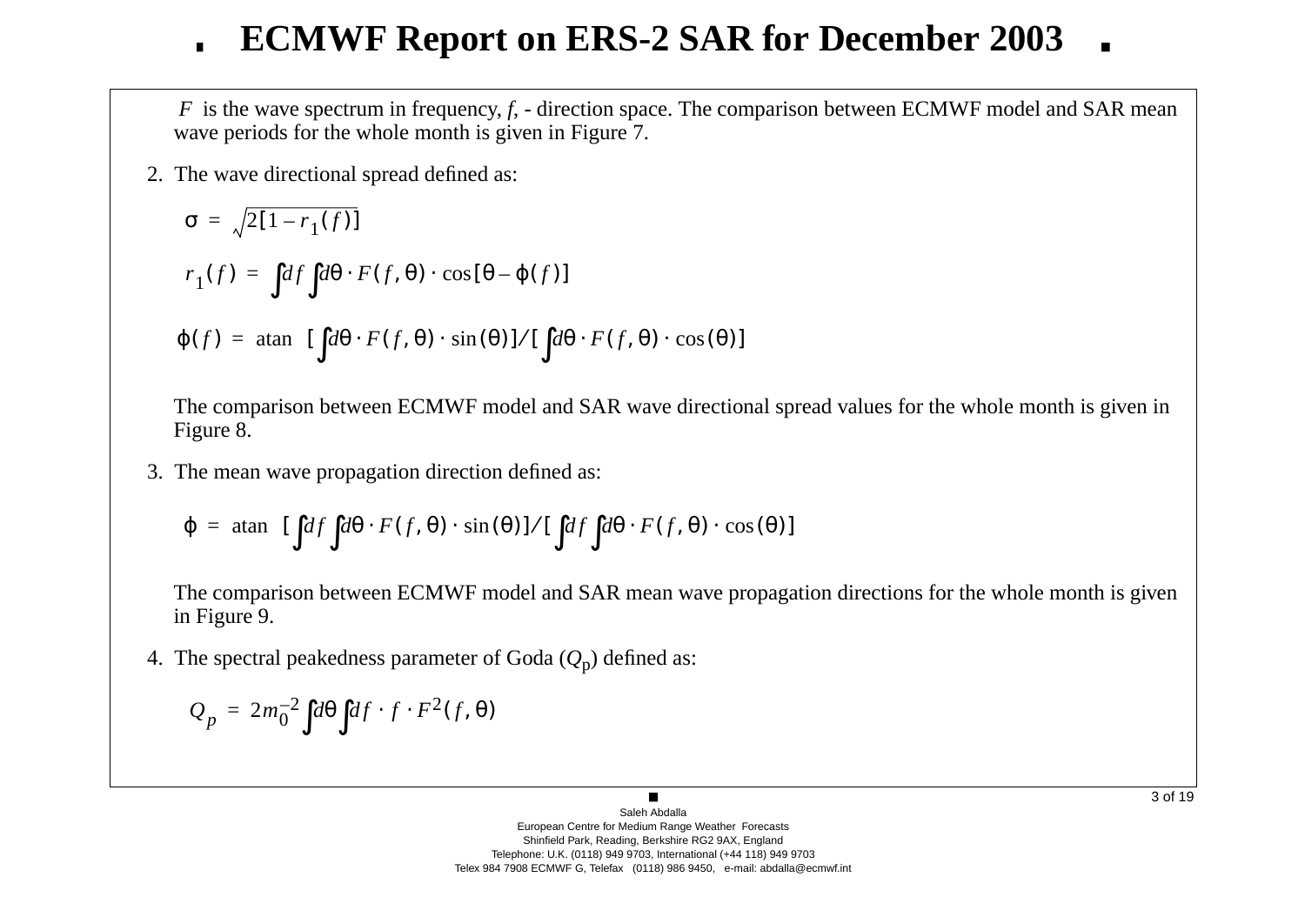The comparison between ECMWF model and SAR spectral peakedness (or roughly, spectral narrowness) values for the whole month is gi ven in Figure 10.

### **Figure captions:**

Figure 1: Time series of data reception for ERS-2 Altimeter data for December 2003.

Figure 2: Comparison of ECMWF wave height results with ERS-2 SAR wave height data for December 2003 (global).

Figure 3: Comparison of ECMWF wave height results with ERS-2 SAR wave height data for December 2003 (northern hemisphere)

Figure 4: Comparison of ECMWF wave height results with ERS-2 SAR wave height data for December 2003 (tropics)

Figure 5: Comparison of ECMWF wave height results with ERS-2 SAR wave height data for December 2003 (southern hemisphere)

Figure 6: ERS-2 SAR wave heights: Timeseries of bias (ERS-2 - model) and scatter index (SI).

Figure 7: Comparison of ECMWF mean wave periods with ERS-2 SAR mean wave periods for December 2003 (global).

Figure 8: Comparison of ECMWF wave directional spread with that of ERS-2 SAR for December 2003 (global).

Figure 9: Comparison of ECMWF mean wave directions with those of ERS-2 SAR for December 2003 (global).

Figure 10: Comparison of ECMWF wave peakedness factor with that of ERS-2 SAR for December 2003 (global).

Figure 11: ERS-2 SAR wave heights: Timeseries of daily bias (ERS-2 - model) for the past year.

Figure 12: ERS-2 SAR wave heights: Timeseries of daily root mean square difference (RMSE) for the past year.

Figure 13: Comparison between SAR and ECMWF "2-second wave-period interval equivalent wave heights" for December 2003 (global).

Figure 14: Comparison between SAR and ECMWF "2-second wave-period interval equivalent wave heights" for December 2003 (n. hem.).

Figure 15: Comparison between SAR and ECMWF "2-second wave-period interval equivalent wave heights" for December 2003 (tropics).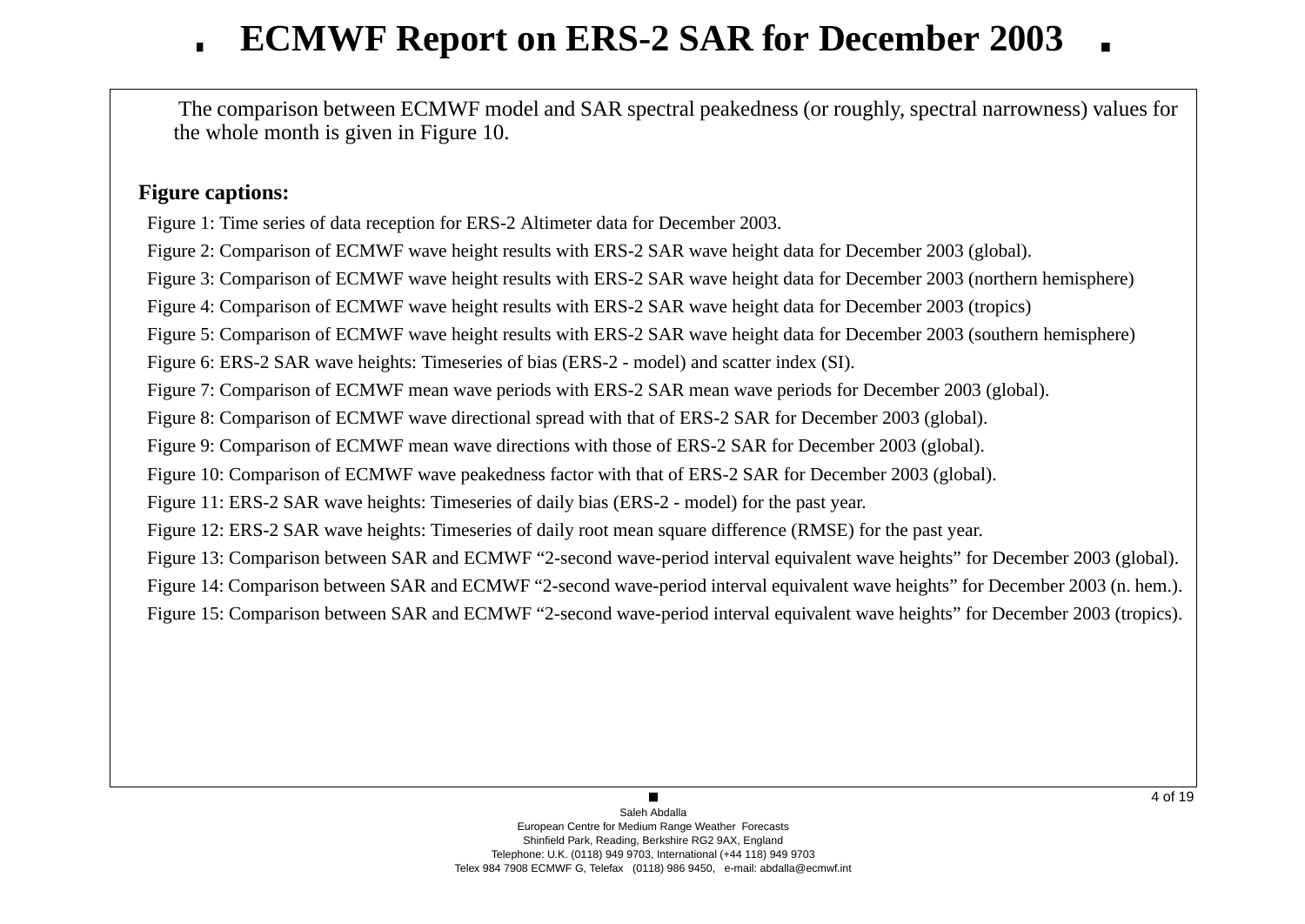

European Centre for Medium Range Weather Forecasts Shinfield Park, Reading, Berkshire RG2 9AX, England Telephone: U.K. (0118) 949 9703, International (+44 118) 949 9703 Telex 984 7908 ECMWF G, Telefax (0118) 986 9450, e-mail: abdalla@ecmwf.int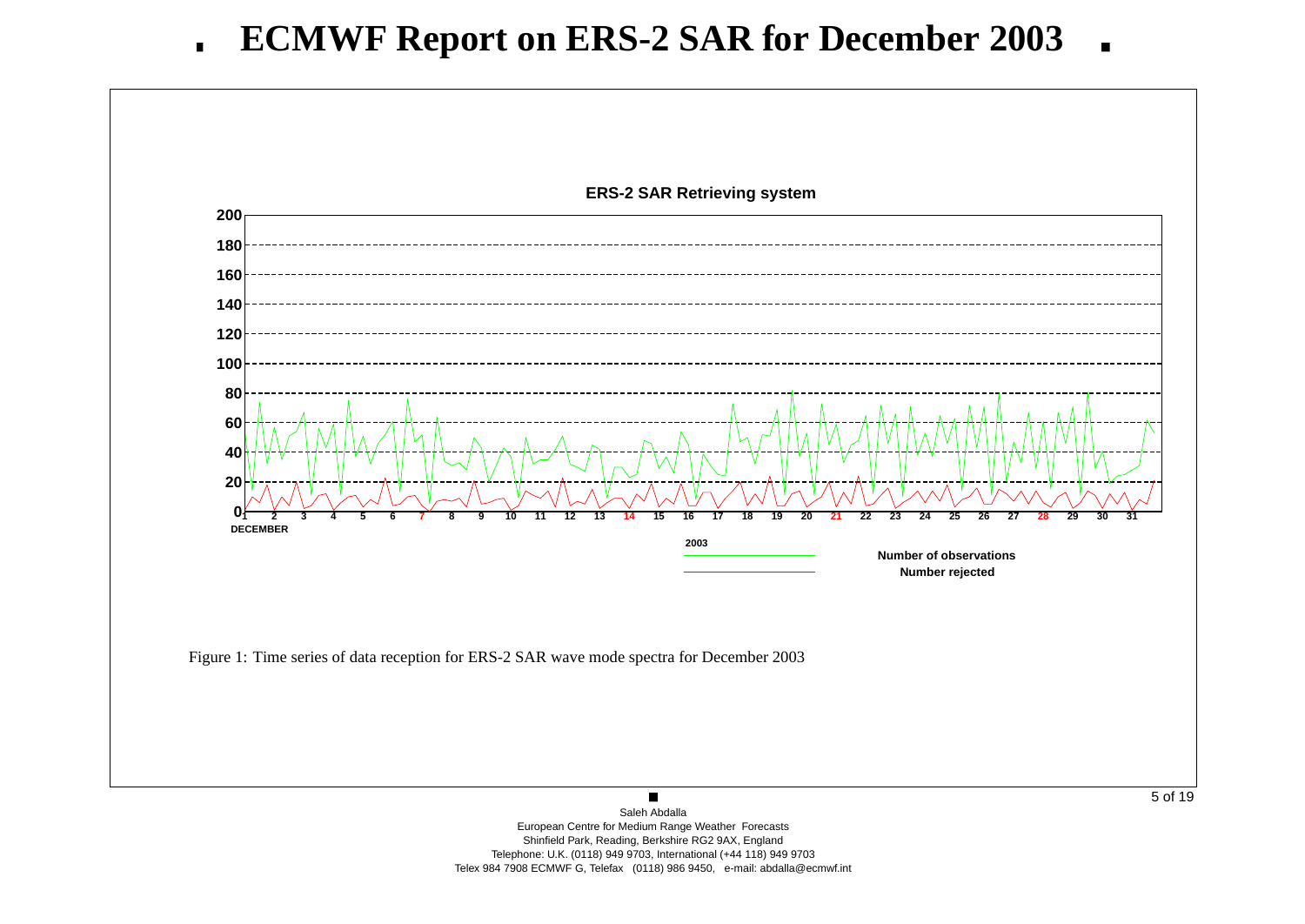

6 of 19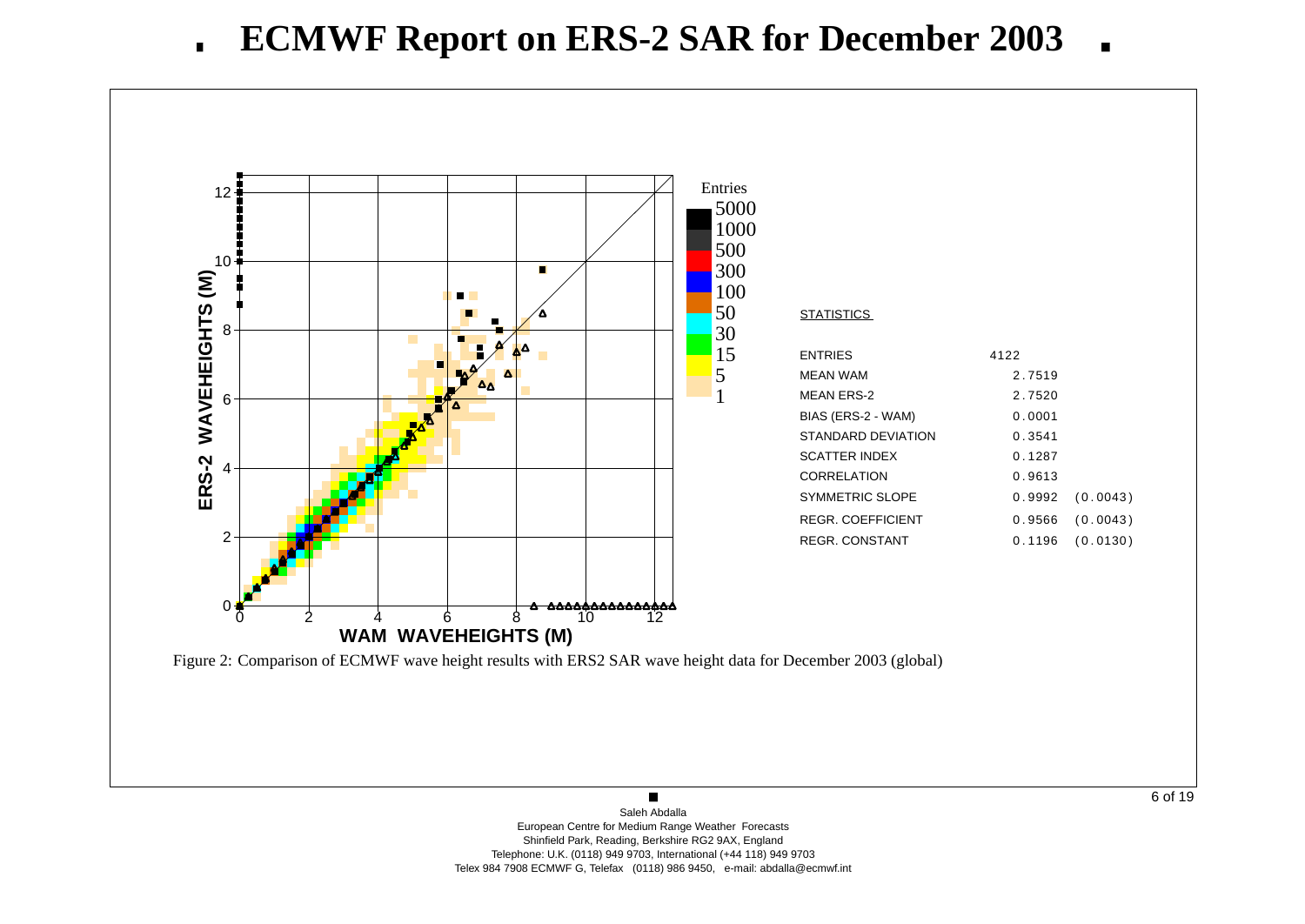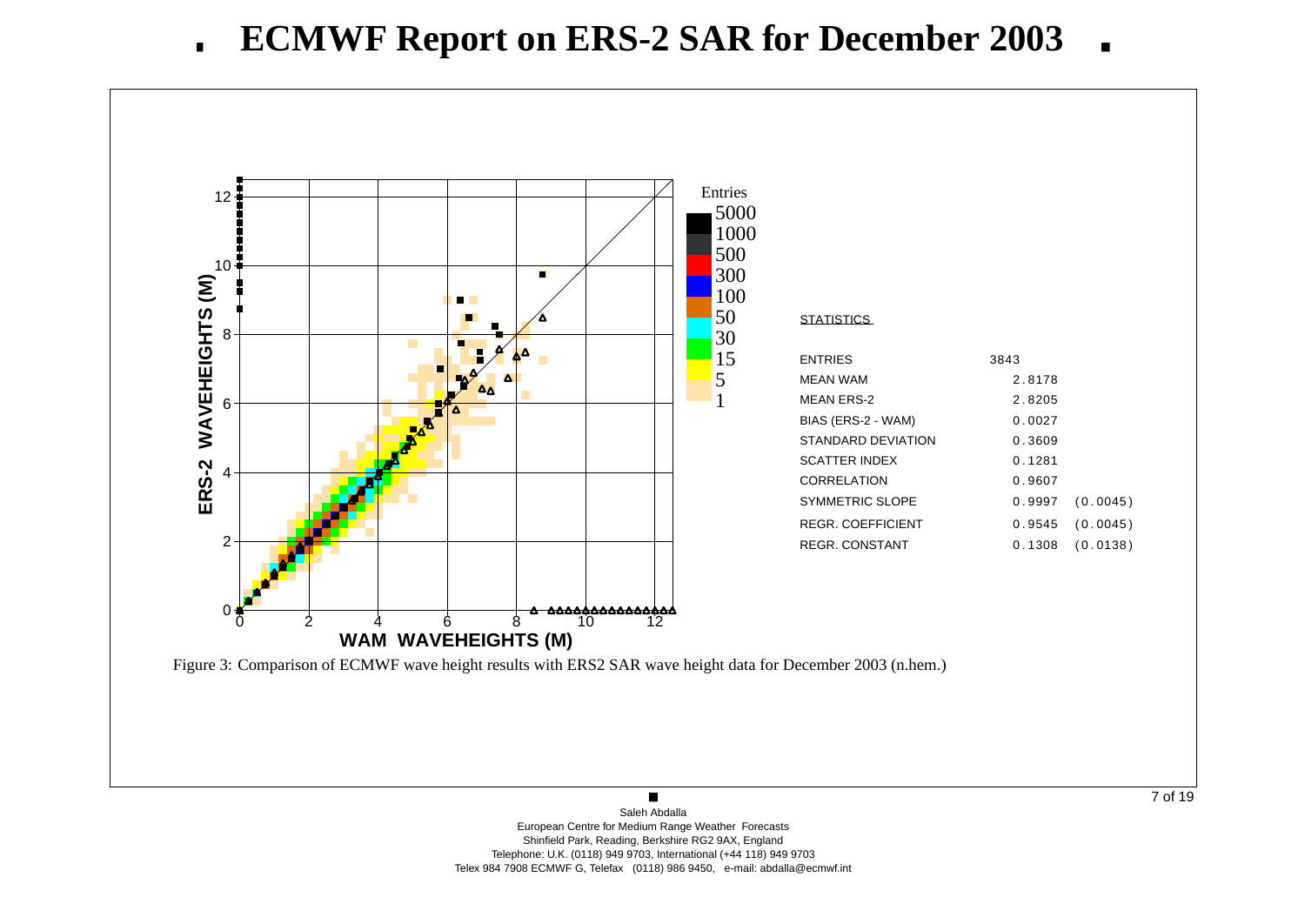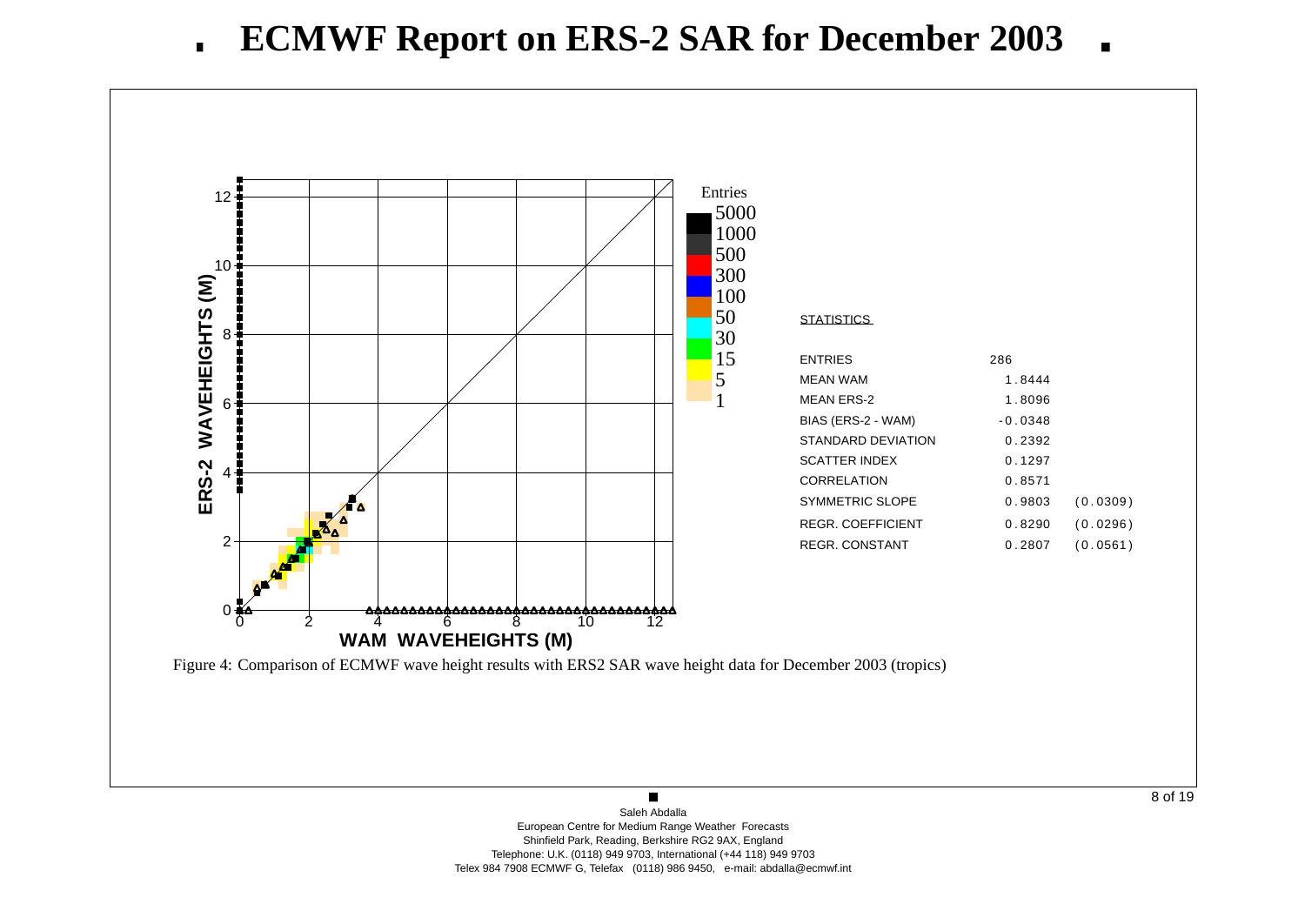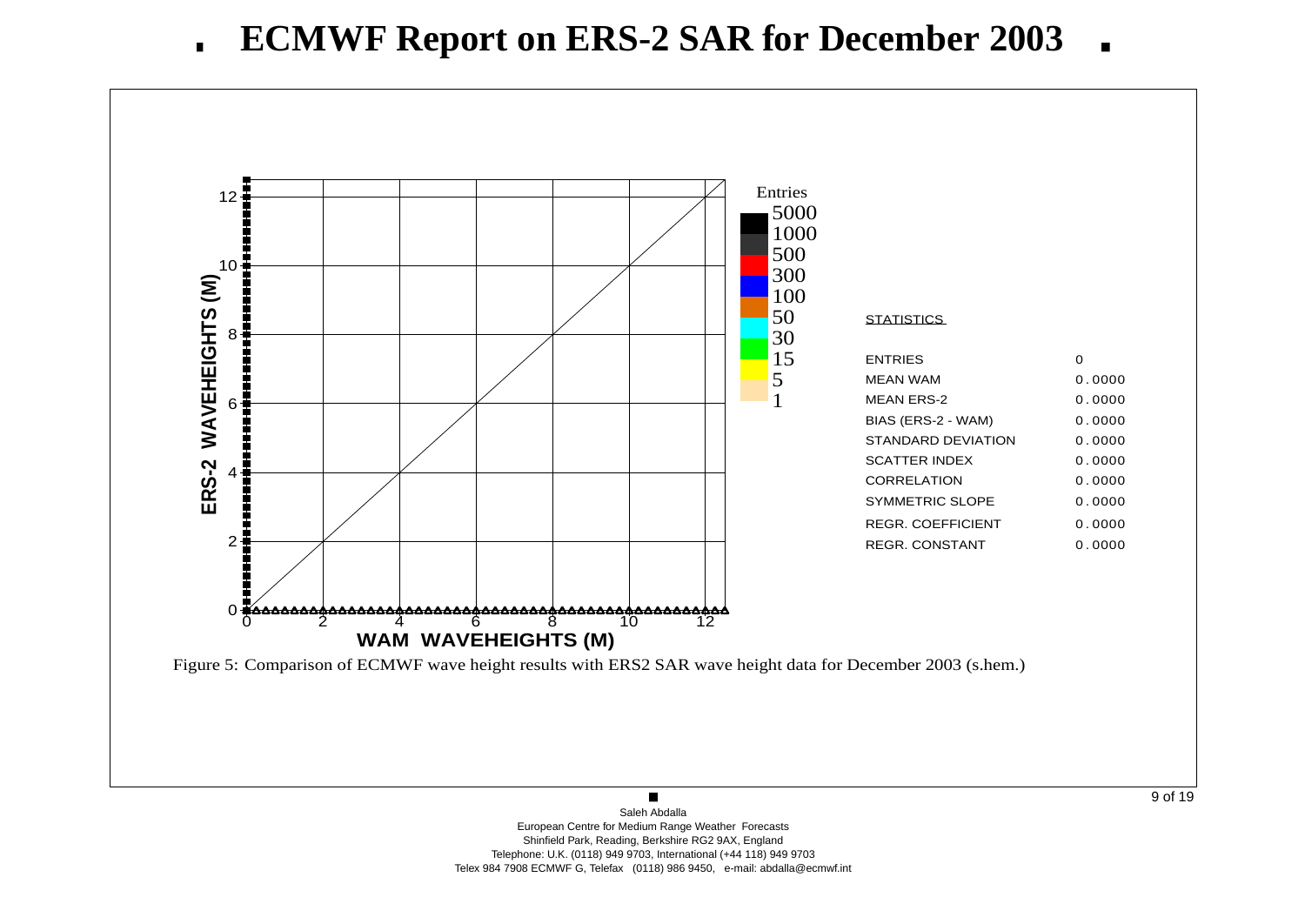**ECMWF Report on ERS-2 SAR for December 2003**  $\blacksquare$  $\blacksquare$ 



European Centre for Medium Range Weather Forecasts Shinfield Park, Reading, Berkshire RG2 9AX, England Telephone: U.K. (0118) 949 9703, International (+44 118) 949 9703 Telex 984 7908 ECMWF G, Telefax (0118) 986 9450, e-mail: abdalla@ecmwf.int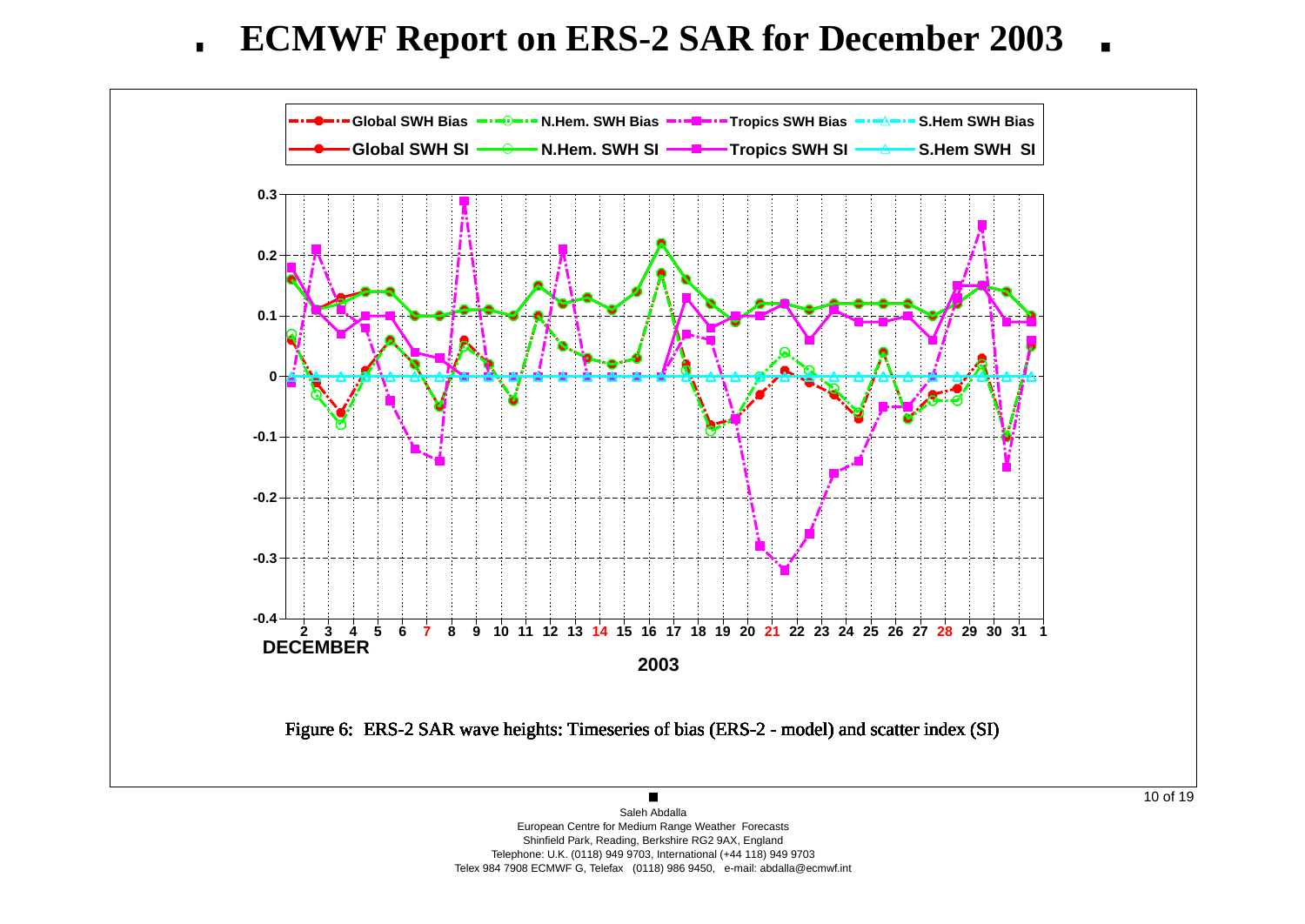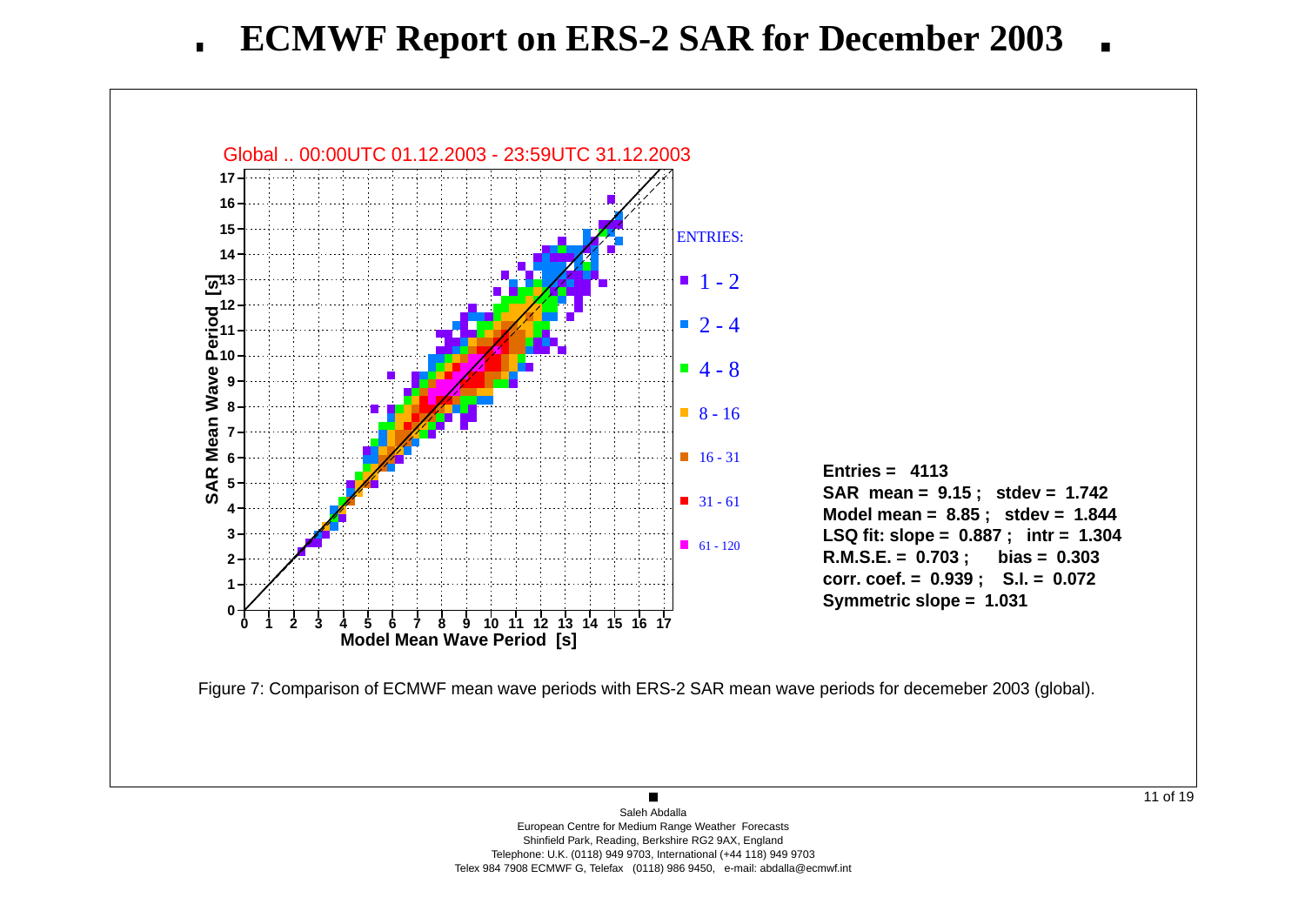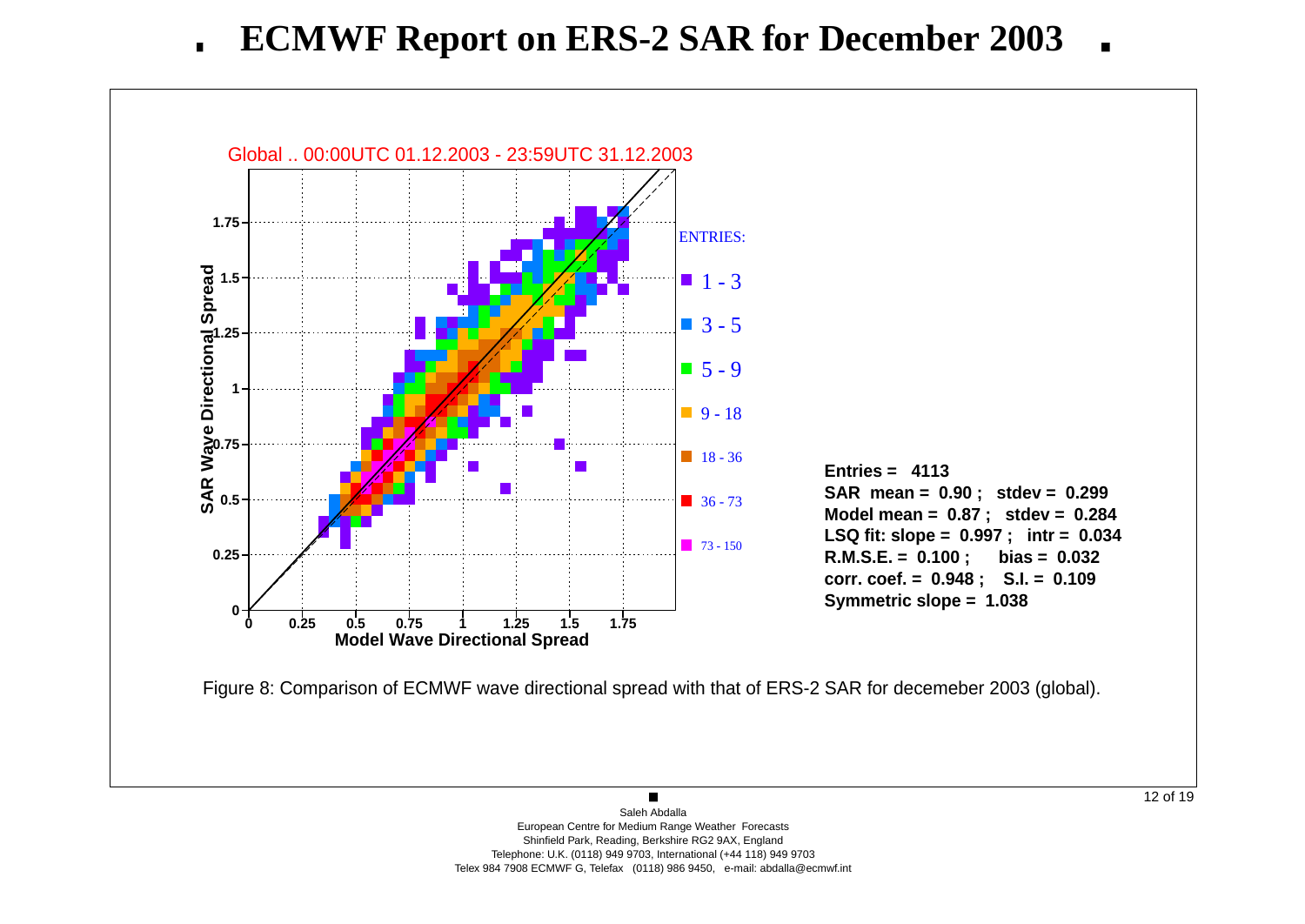**ECMWF Report on ERS-2 SAR for December 2003**  $\blacksquare$ 

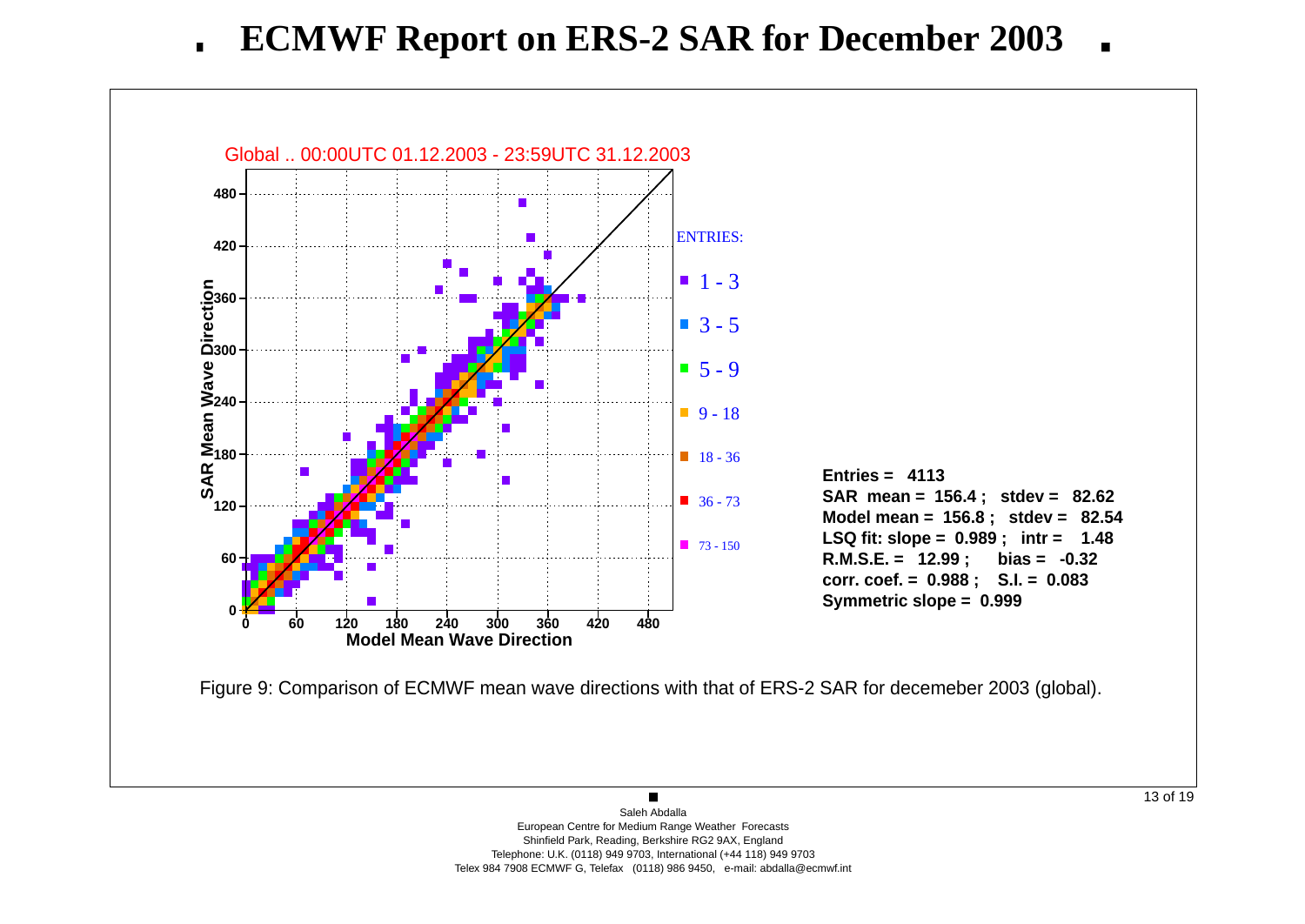**ECMWF Report on ERS-2 SAR for December 2003**  $\blacksquare$ 

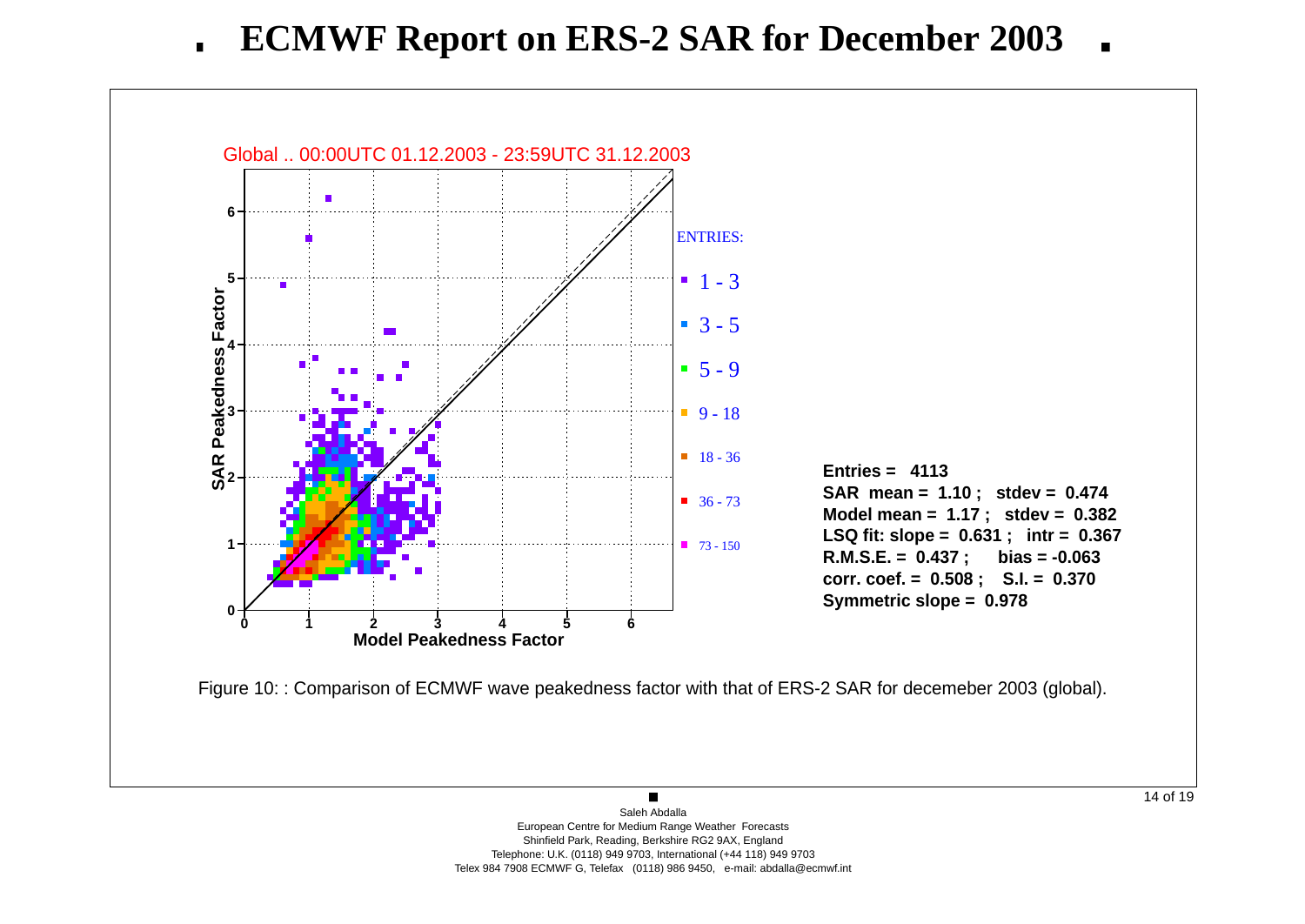**ECMWF Report on ERS-2 SAR for December 2003**  $\blacksquare$  $\blacksquare$ 

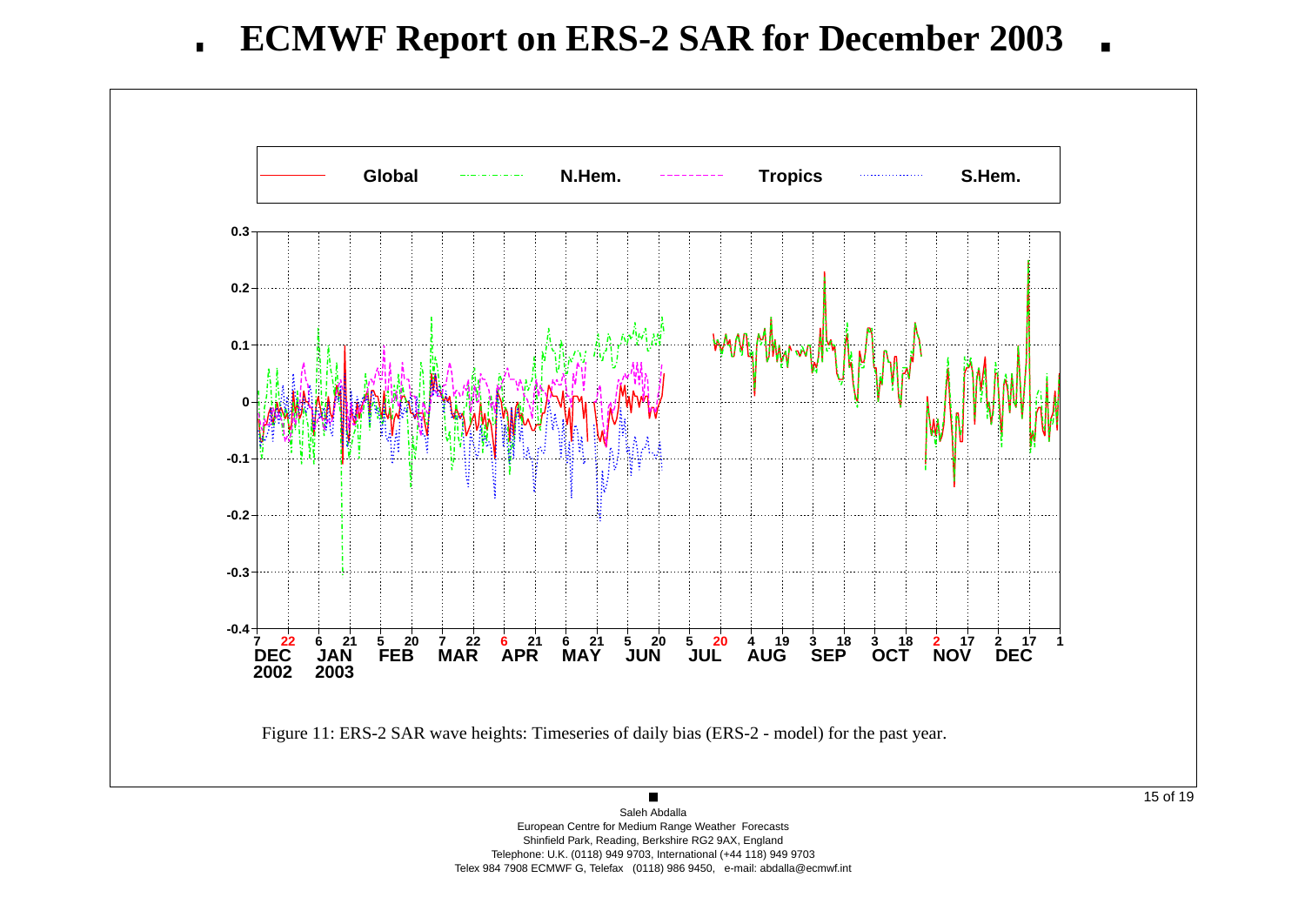**ECMWF Report on ERS-2 SAR for December 2003**  $\blacksquare$  $\blacksquare$ 

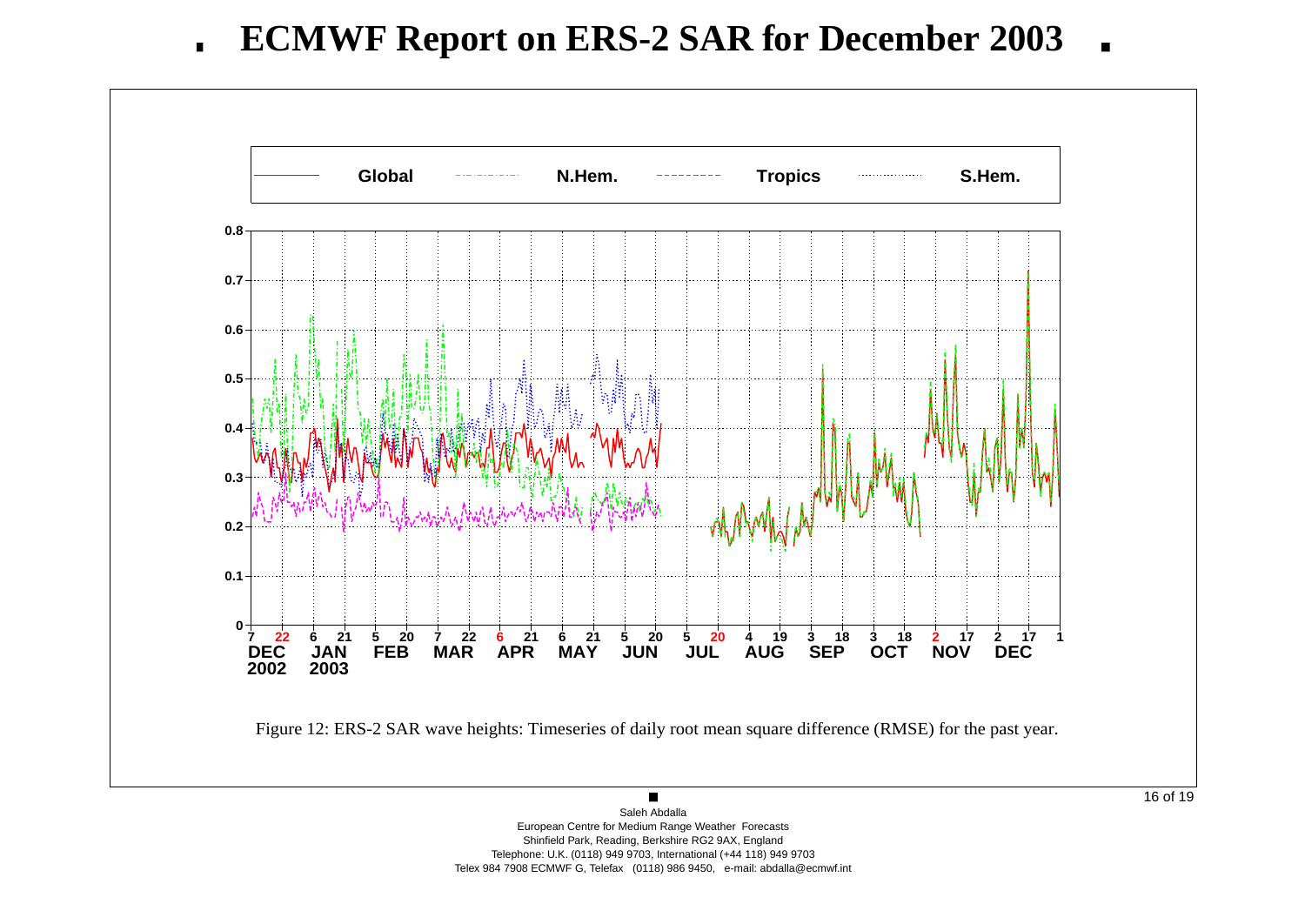**ECMWF Report on ERS-2 SAR for December 2003**  $\blacksquare$  $\blacksquare$ 

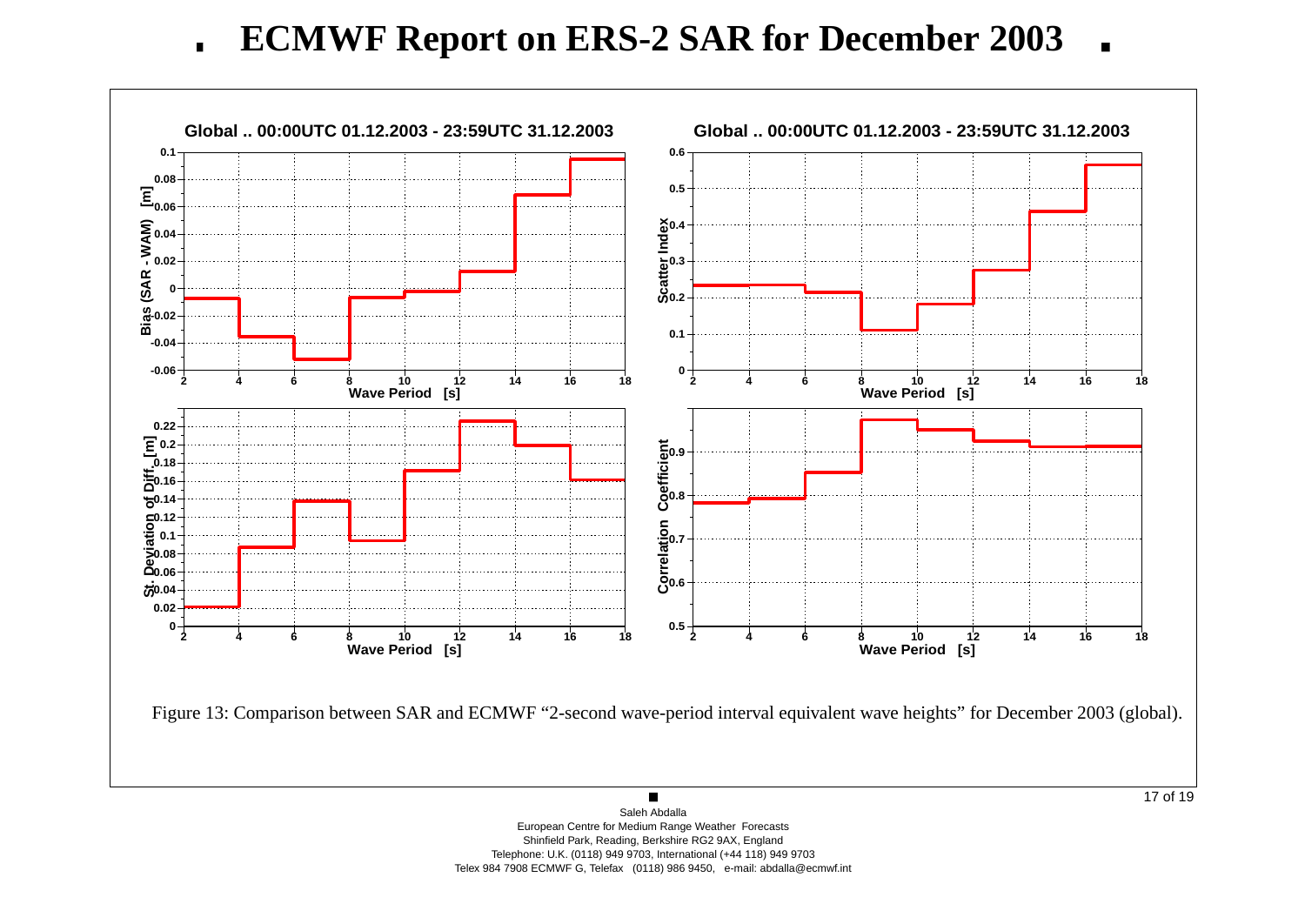**ECMWF Report on ERS-2 SAR for December 2003**  $\blacksquare$  $\blacksquare$